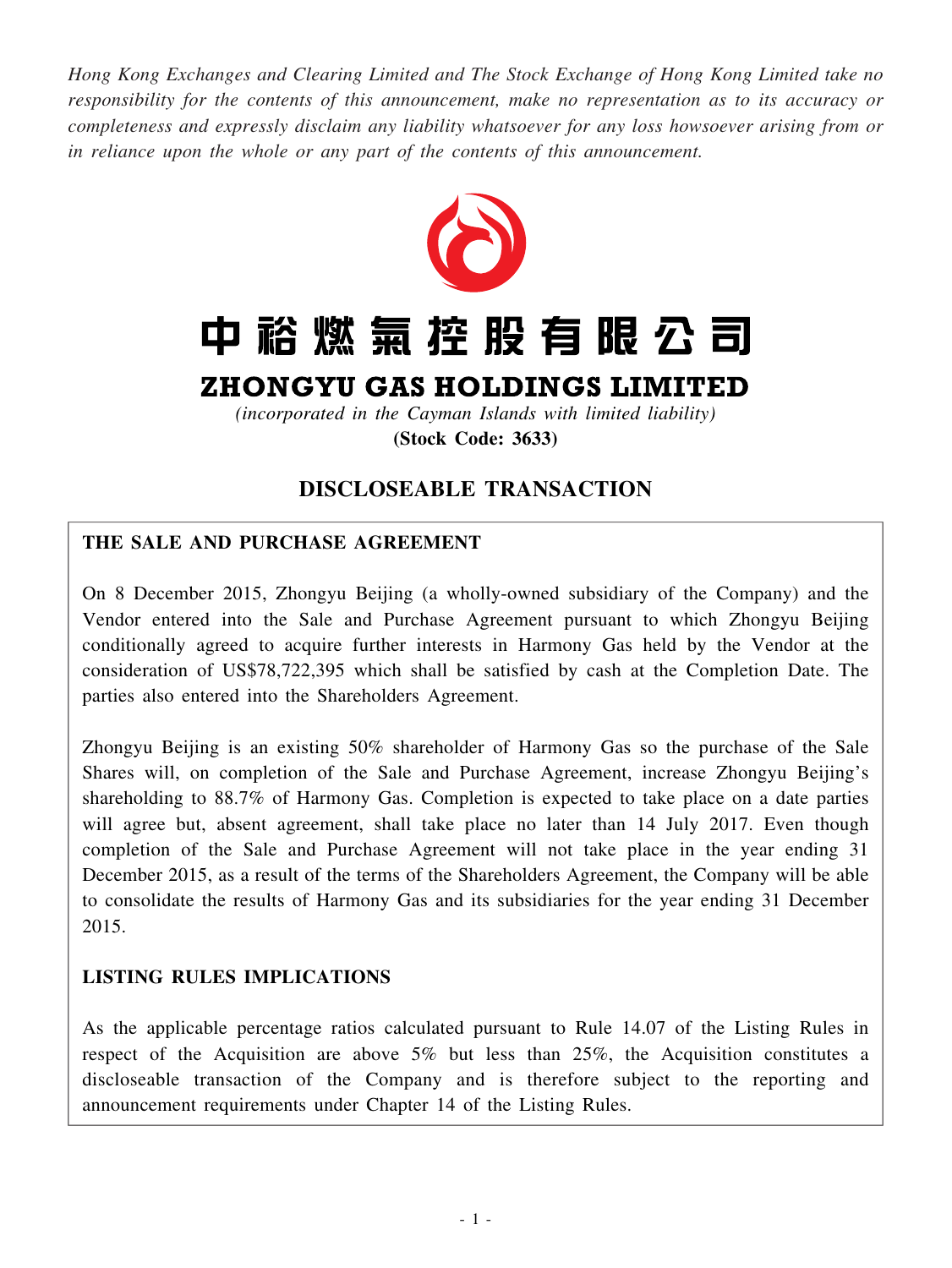# **THE SALE AND PURCHASE AGREEMENT**

Set out below are the major terms of the Sale and Purchase Agreement.

#### **Date**

8 December 2015

# **Parties**

- (i) Zhongyu Beijing as buyer; and
- (ii) the Vendor as vendor.

#### **Assets to be acquired**

Pursuant to the Sale and Purchase Agreement, Zhongyu Beijing conditionally agreed to buy, and the Vendor conditionally agreed to sell, the Sale Shares, representing 38.7% of the issued share capital of Harmony Gas. As at the date of this announcement, Harmony Gas is owned as to 50% by Zhongyu Beijing, 38.7% by the Vendor and 11.3% by Eloten.

#### **Consideration**

Pursuant to the Sale and Purchase Agreement, the consideration shall be US\$78,722,395 to be satisfied by cash at the Completion Date.

The consideration was determined after arm's length negotiations between Zhongyu Beijing and the Vendor, having regard to a negotiated premium to the Vendor's cost of investment in Harmony Gas.

# **Completion**

Subject to (i) all necessary consents from third parties (including governmental or official or regulatory authorities) in respect of the transactions contemplated under the Sale and Purchase Agreement having been obtained; and (ii) Zhongyu Beijing's and Vendor's compliance with certain representations, warranties and undertakings under the Sale and Purchase Agreement, completion of the Sale and Purchase Agreement shall take place on such date as agreed between the parties thereof or if no such date is agreed, on 14 July 2017.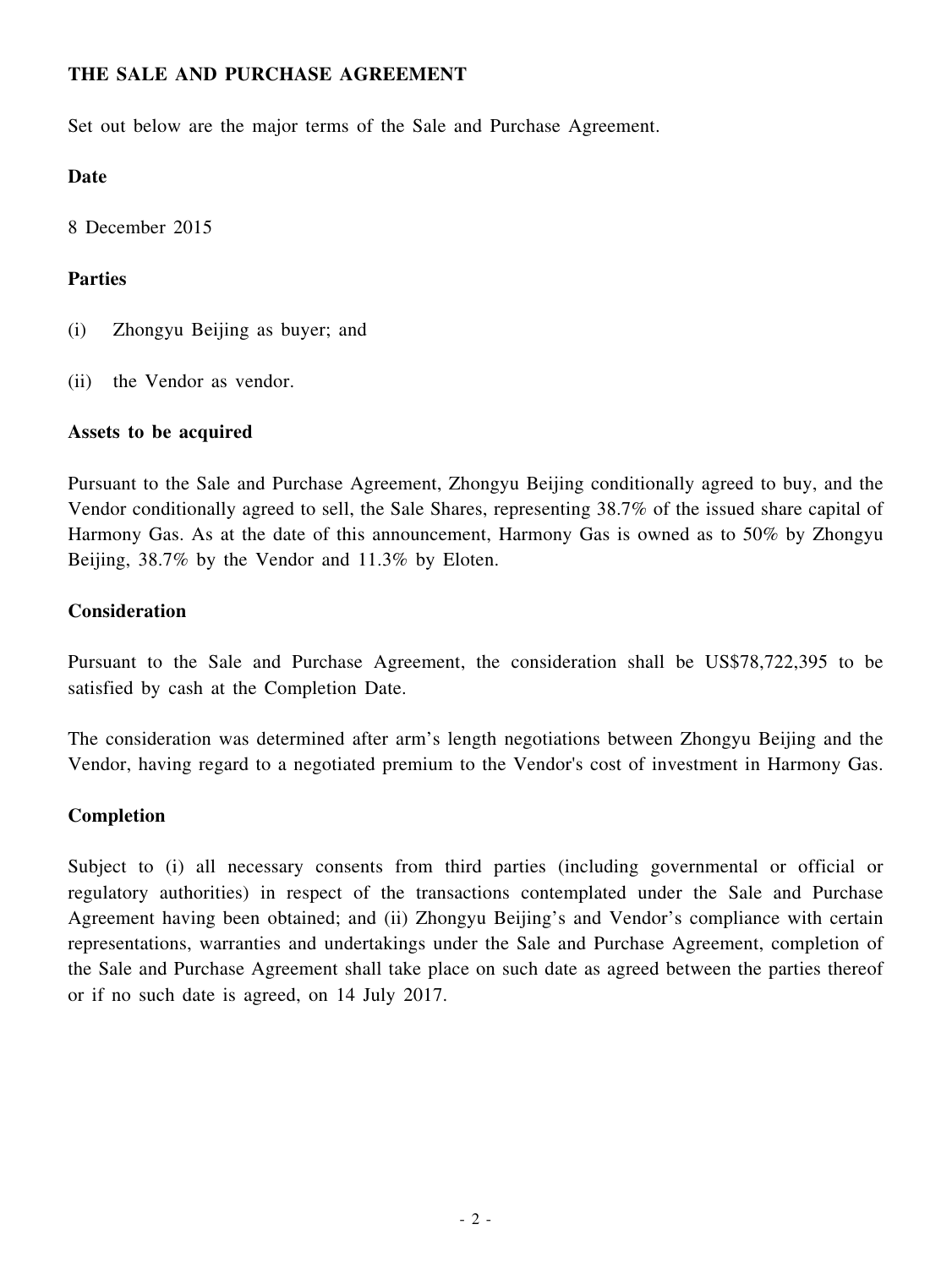### **THE SHAREHOLDERS AGREEMENT**

On 8 December 2015, Harmony Gas, Zhongyu Beijing and the Vendor entered into the Shareholders Agreement to amend and restate, as between Zhongyu Beijing and the Vendor, the Original Shareholders Agreement to the effect that:–

- (a) the Vendor shall not transfer any shares in Harmony Gas or any right, title or interest therein or thereto on or prior to the Completion Date without the prior written consent of Zhongyu Beijing;
- (b) Zhongyu Beijing shall be entitled to appoint a majority of the members on the board of directors of Harmony Gas;
- (c) if Zhongyu Beijing proposed to sell all of its shares in Harmony Gas, it would only do so if, on or before the completion of such transfer, it completes the Sale and Purchase Agreement; and
- (d) if the Sale and Purchase Agreement does not complete in accordance with its terms (or such terms as agreed between the parties thereto), each of Zhongyu Beijing's and the Vendor's rights and obligations under the Original Shareholders Agreement are reinstated with immediate effect after the Sale and Purchase Agreement does not so complete.

# **INFORMATION ON THE GROUP AND HARMONY GAS**

#### **The Company and Zhongyu Beijing**

The Company and its subsidiaries are principally engaged in (i) the investment, operation and management of city gas pipeline infrastructure and the distribution of piped gas to residential, industrial and commercial users; and (ii) the construction and operation of compressed natural gas or liquefied natural gas filling stations for vehicles in the PRC.

Zhongyu Beijing is a company incorporated under the laws of the British Virgin Islands. As at the date of this Announcement, Zhongyu Beijing is a wholly-owned subsidiary of the Company.

#### **Harmony Gas**

Harmony Gas is an investment holding company incorporated under the laws of the Cayman Islands as an exempted company with limited liability. Upon completion of subscription of shares of Harmony Gas in November 2014, the Company, through Zhongyu Beijing, owned 50% of the issued share capital of Harmony Gas. As at the date of this announcement, Harmony Gas is owned as to 50%, 38.7% and 11.3% by Zhongyu Beijing, the Vendor and Eloten respectively. To the best of the Directors' knowledge, information and belief and having made all reasonable enquiries, the Vendor and its ultimate beneficial owner are third parties independent of the Company and its connected persons. Harmony Gas is the holding company which ultimately owns subsidiaries in the PRC with natural gas operations as more specifically described below.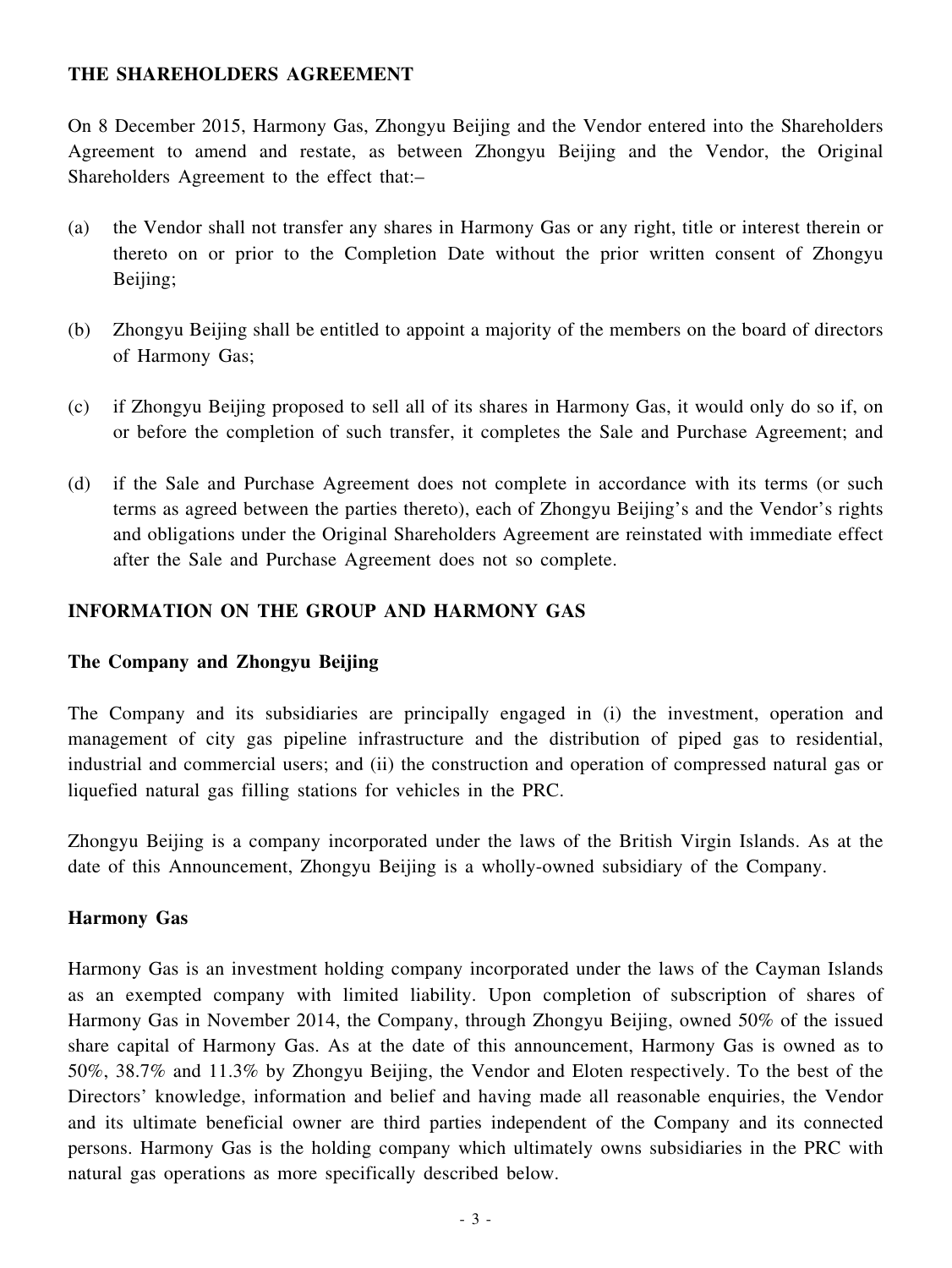Harmony Gas is accounted for as a joint venture and its results were equity accounted for in the consolidated financial statements of the Company since 25 November 2014. Harmony Gas acquired Sino Gas International Holdings, Inc. and its subsidiaries on 26 November 2014. The principal business attributable to Harmony Gas is effectively that of Sino Gas International Holdings, Inc. and its subsidiaries and such business is described in more detail below under the heading "Reasons for and Benefits of the Acquisition".

Certain clauses as set out in the Shareholders Agreement have been amended and restated to enable the Company to control the financial and operating policies of Harmony Gas. The Company expects to consolidate the results of Harmony Gas and its subsidiaries from mid December 2015, the date when Harmony Gas becomes a subsidiary of the Company. Consequently, the financial impact as a result from consolidating Harmony Gas and its subsidiaries would not be material to the Company as a whole till the financial year commencing from 1 January 2016.

The audited consolidated net losses (both before and after taxation) of Harmony Gas and its subsidiaries under the Hong Kong Financial Reporting Standards for the financial period commencing from its date of incorporation on 3 December 2013 and ended 31 December 2014 are as follows:

#### **For the period ended 31 December 2014**

| Net loss (before taxation) | RMB34,357,000 (about HK\$41,640,000) |
|----------------------------|--------------------------------------|
| Net loss (after taxation)  | RMB37,485,000 (about HK\$45,431,000) |

#### **INFORMATION ON THE VENDOR**

The Vendor is an investment holding company incorporated under the laws of the Cayman Islands as an exempted company with limited liability and is controlled by North Haven Private Equity Asia IV, L.P. ("North Haven LP"), a fund managed by the private equity arm of Morgan Stanley. The general partner of North Haven LP is Morgan Stanley Private Equity Asia IV, L.L.C, the managing member of which is Morgan Stanley Private Equity Asia IV, Inc., a subsidiary of Morgan Stanley. As at the date of this announcement, the Vendor owns 38.7% of the issued shares of Harmony Gas.

#### **REASONS FOR AND BENEFITS OF THE ACQUISITION**

As a result of the Shareholders Agreement, Harmony Gas will become a subsidiary of the Company in the financial year ending 31 December 2015. Harmony Gas and its subsidiaries own and operate distribution systems in small and medium size cities in the PRC serving approximately 406,756 residential, 43 industrial and 882 commercial customers as at 30 June 2015. There are 22 gas projects operated by Harmony Gas, including 15 gas projects in Hebei Province, 3 gas projects in Jiangsu Province, 2 gas projects in Jilin Province and 2 gas projects in Anhui Province. The facilities of Harmony Gas and its subsidiaries include approximately 2,824 kilometers of pipeline and delivery networks (including delivery trucks). Through Harmony Gas and its subsidiaries, the Group has expanded its geographical coverage to areas including Jiangsu, Hebei Province and Beijing. The three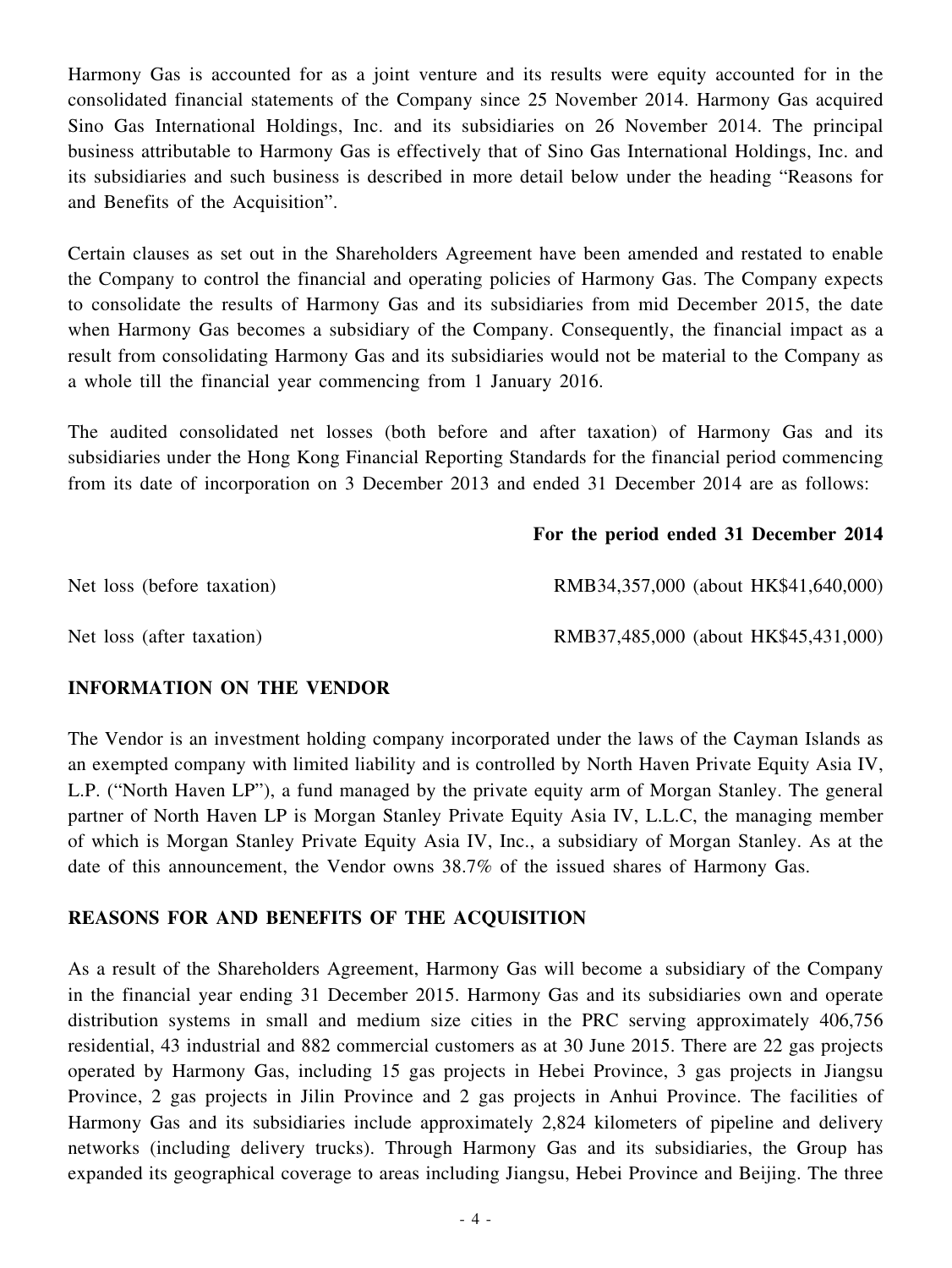areas ranked the second, sixth and thirteenth districts of GDP growth in the PRC for 2014, and were the fifth, sixth and twelfth most populated districts in the PRC in 2013, respectively. Since their investment in Harmony Gas in 2014, the Company has grown steadily and the Directors believe that Harmony Gas and its subsidiaries will become a strong growth driver of the Group in the future.

The terms of the Sale and Purchase Agreement have been agreed upon arm's length negotiations between the parties thereto. The Directors (including the independent non-executive Directors) are of the view that the terms of the Sale and Purchase Agreement are on normal commercial terms, fair and reasonable and in the ordinary and usual course of business of the Group, and are in the interests of the Company and the Shareholders as a whole.

# **LISTING RULES IMPLICATIONS**

As the applicable percentage ratios calculated pursuant to Rule 14.07 of the Listing Rules in respect of the Acquisition are above 5% but less than 25%, the Acquisition constitutes a discloseable transaction of the Company and is therefore subject to the reporting and announcement requirements under Chapter 14 of the Listing Rules.

| "Acquisition"     | the acquisition of Sale Shares by Zhongyu Beijing pursuant to the<br>Sale and Purchase Agreement;                                                                                                                              |
|-------------------|--------------------------------------------------------------------------------------------------------------------------------------------------------------------------------------------------------------------------------|
| "Board"           | board of directors of the Company;                                                                                                                                                                                             |
| "Completion Date" | such date as agreed between the parties pursuant to the Sale and<br>Purchase Agreement for Completion and, absent agreement, shall<br>be on 14 July 2017;                                                                      |
| "Directors"       | the directors of the Company;                                                                                                                                                                                                  |
| "Eloten"          | Eloten Group Ltd., a BVI business company incorporated under the<br>laws of the British Virgin Islands and wholly-owned by Mr. Liu. As<br>at the date of this announcement, Eloten owns 11.3% of the shares<br>in Harmony Gas; |
| "Group"           | the Company and its subsidiaries;                                                                                                                                                                                              |
| "Harmony Gas"     | Harmony Gas Holdings Limited, a company incorporated under the<br>laws of the Cayman Islands as an exempted company with limited<br>liability;                                                                                 |
| "Listing Rules"   | The Rules Governing the Listing of Securities on The Stock<br>Exchange of Hong Kong Limited;                                                                                                                                   |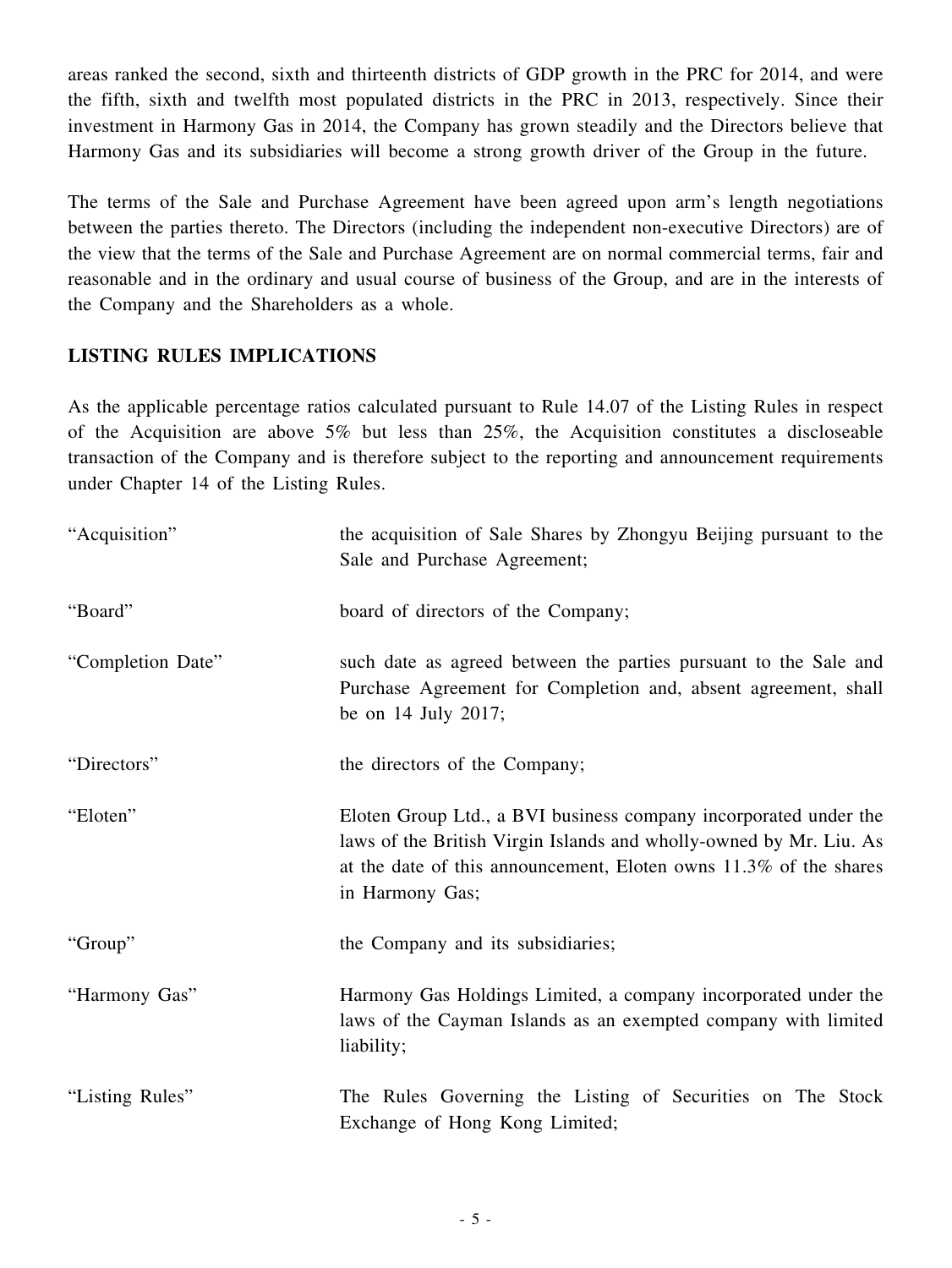| "Mr. Liu"                            | Mr. Yuchuan Liu, the director of Harmony Gas and a beneficial<br>owner of 11.3% of the issued share capital of Harmony Gas as at<br>the date of this announcement;                                                                                                                                                                             |
|--------------------------------------|------------------------------------------------------------------------------------------------------------------------------------------------------------------------------------------------------------------------------------------------------------------------------------------------------------------------------------------------|
| "Original Shareholders<br>Agreement" | the shareholders agreement dated November 26, 2014 entered into<br>between Zhongyu Beijing, Harmony Gas, the Vendor, Mr. Liu and<br>Eloten;                                                                                                                                                                                                    |
| "PRC"                                | The People's Republic of China;                                                                                                                                                                                                                                                                                                                |
| "Sale and Purchase"<br>Agreement"    | the sale and purchase agreement dated 8 December 2015 entered<br>into between Zhongyu Beijing and the Vendor in relation to the<br>Acquisition;                                                                                                                                                                                                |
| "Sale Shares"                        | 30,277,844 shares in Harmony Gas held by the Vendor,<br>representing 38.7% of all of the shares of Harmony Gas as at the<br>date of this announcement;                                                                                                                                                                                         |
| "Shareholder(s)"                     | $holder(s)$ of share(s) of the Company;                                                                                                                                                                                                                                                                                                        |
| "Shareholders Agreement"             | the first amended and restated shareholders agreement dated 8<br>December 2015 entered into between Harmony Gas, Zhongyu<br>Beijing and the Vendor to amend and restate, as between Zhongyu<br>Beijing and the Vendor, the Original Shareholders Agreement in its<br>entirety;                                                                 |
| "US"                                 | United States of America;                                                                                                                                                                                                                                                                                                                      |
| "US\$"                               | United States dollars, the lawful currency of the US;                                                                                                                                                                                                                                                                                          |
| "Vendor"                             | North Haven Private Equity Asia Gas Holdings Limited (previously<br>known as "MSPEA Gas Holding Limited"), a company<br>incorporated under the laws of the Cayman Islands as an<br>exempted company with limited liability and is the owner of<br>38.7% of the issued share capital of Harmony Gas as at the date of<br>this announcement; and |